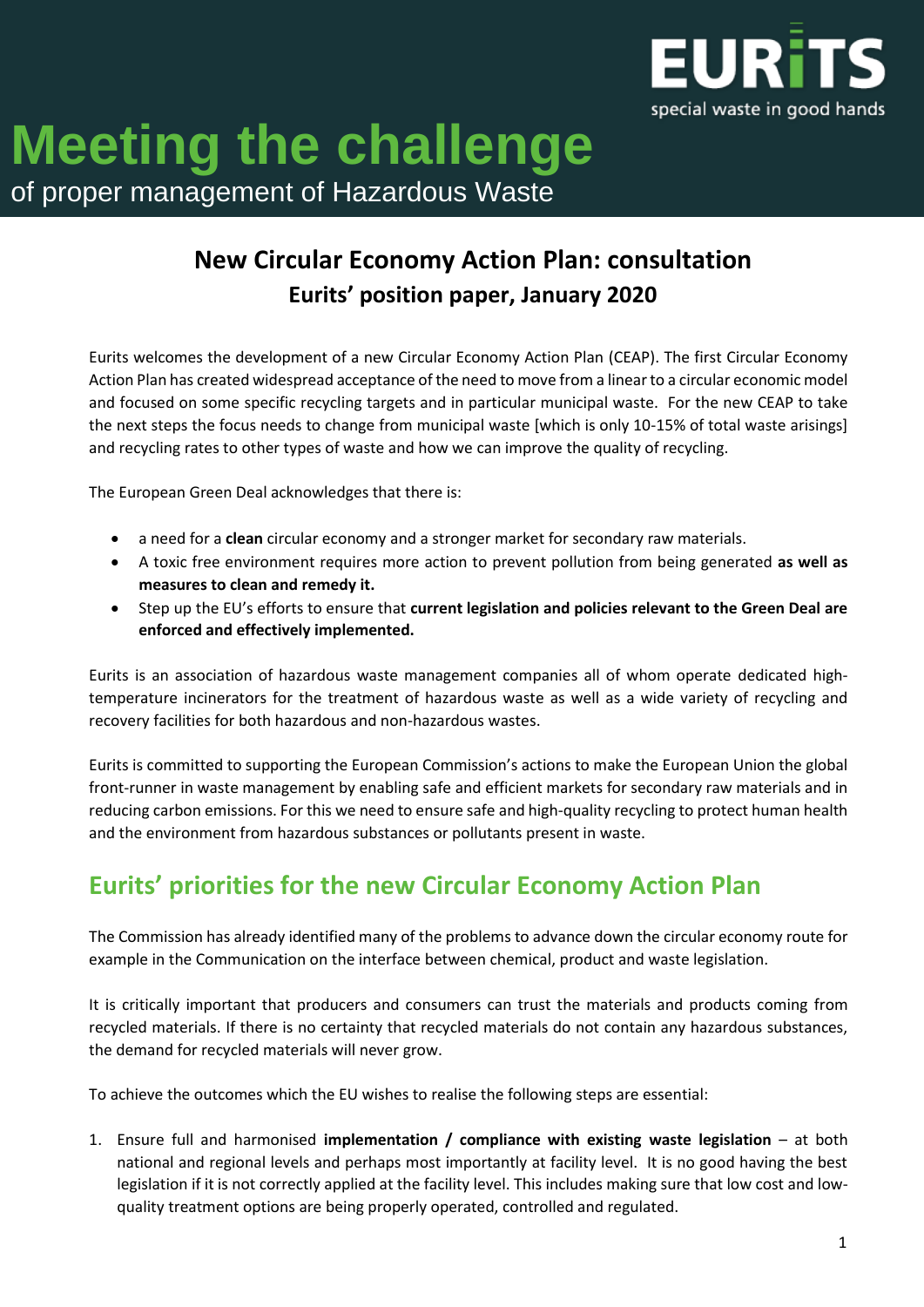We observe regular failures to correctly implement and regulate the Landfill Directive eg general exemptions from waste acceptance criteria are incorrectly granted and waste is then diluted to meet the the Landfill Directive Waste Acceptance Criteria (WAC). The Landfill Directive was designed to effectively create a ban on the landfilling of organic hazardous wastes however this is poorly enforced and as a consequence organic hazardous waste is still being landfilled which should be sent to more appropriate treatment facilities.

A lack of harmonisation and uniform implementation of EU waste legislation, alongside divergence between Member States' requirements on waste management, leads to distortions of waste markets.

 **Without fully harmonised implementation and compliance, businesses cannot compete with low-cost waste treatment routes. This results in low-quality recycled material and ultimately down-cycles the Circular Economy.**

2. **Decontamination** – to remove/dispose of hazardous components or contaminants from material cycles. We should not accept recirculation of any unwanted hazardous substances lowering the quality of the recycled materials/products. Decontamination is part of the solution to achieve non-toxic material cycles and should be at the heart of the discussions on the new Circular Economy Action Plan and the move towards a zero-pollution ambition for a toxic-free environment.

#### **High-quality recycling = trust in recycled materials**

- Non-toxic material cycles require that substances of concern are identified and managed in compliance with the relevant legislation.
- Hazardous substances or pollutants present in waste should be extracted prior to or during recycling or recovery operations and correctly disposed of to avoid continuous contamination of the recycling loop.
- The waste hierarchy must not only focus on a quantitative approach to recycled/recovered materials but must also include a decontamination step to ensure better quality of the recycled/recovered output.
- If low quality contaminated recyclates are exported out of the EU, then there is a substantial risk that products made from those materials and imported back to the EU will be contaminated.

#### **Trust in recycled materials = Boost for demand/increased market for recycled materials**

- The principle of decontamination has been recognised in the revised Waste Framework Directive and should now be implemented to enhance high-quality recycling and enable manufacturers and consumers to have confidence that the recycling/recovery cycles are clean.
- **If there is confidence that hazardous substances have been removed from the valuable material, downstream industrial businesses/consumers will buy these materials, which will then see their price increase and allow them to compete with virgin materials.**

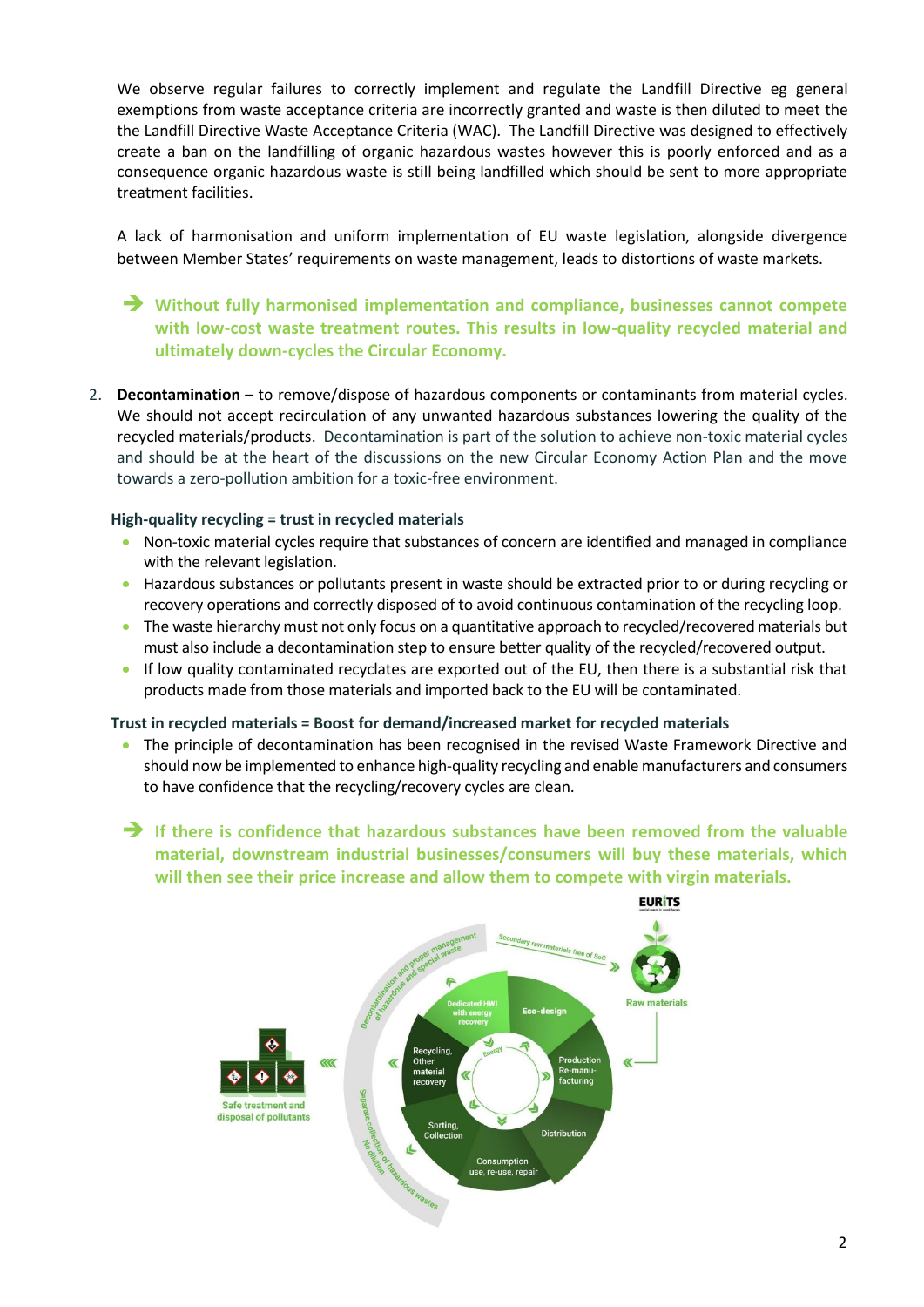- **3. Prevent dilution** of waste to ensure that waste is treated properly and stop Substances of Concern being circulated in recycled materials – diluting hazardous substances in recycled materials reduces the trust and value of the recycled material. **Non-dilution should be a key principle to avoid dispersion of pollutants.**
	- Dilution aims at mixing the waste with other categories of hazardous waste or with other types of waste to lower the initial concentrations of hazardous substances and is usually done to meet either the Landfill Directive Waste Acceptance Criteria or the acceptance restrictions of a facility.
	- Dilution does not reduce the toxicity of hazardous waste and means the waste will not receive the correct treatment in an appropriate facility experienced in managing the risks associated with those specific substances. The hazardous substances will continue to be dispersed into the environment or within the recycled materials and endanger both health and the environment.
	- A ban on mixing and dilution of hazardous waste is included in article 18 of the Waste Framework Directive but this ban is not properly enforced. The Commission publishe[d guidance](https://ec.europa.eu/environment/waste/framework/pdf/guidance_doc.pdf) on this ban and other issues in June 2012 but this guidance is only advisory. The failure to enforce the existing legislation suggests that new, clearer legislation is necessary that is easier for Member States to enforce.
	- **→** Without a clear definition, the dilution of hazardous waste will continue to result in the non**treatment or less-effective treatment of hazardous waste and will prolong the existence of hazardous substances in the environment and in recycled products.**
- 4. **Correct classification of hazardous waste** there is a need for clearer legislation to avoid misclassification of hazardous waste as non-hazardous. Product classification should not be the same as waste classification as the intentions and outcomes are different – for products a risk based approach is appropriate as the classification can also include restrictions on how the product is used, for waste the classification must take into account intrinsic properties of the waste and the fact that final destination of the waste is not certain so therefore a hazard based approach is appropriate.

#### **Conclusions:**

If the EU wishes to move away from a linear economy to a circular economy it is an ongoing challenge but also a welcome opportunity for investment in jobs and innovation in the EU, but this will only happen if there are consistent rules to allow private sector investment and to prevent poor quality, low cost waste treatment dominating the market.

By the Commission's own figures recycled materials only meet 12% of EU's demand for materials and if we want this to increase then the prices must be more competitive and quality must be at least equal to virgin material. To achieve this, we need sufficient information regarding the presence or not of substances of concern in products and wastes. Information must be coupled with strong rules to: stop the dilution of the substances of concern into recycled materials; and ensure that substances of concern are decontaminated to remove them from recycled materials.

We must prevent dilution and ensure decontamination to keep the material cycles clean and free from substances of concern. Hazardous waste must be classified correctly according to a hazard-based approach. Waste legislation must be fully implemented and enforced in a harmonized manner across the EU.